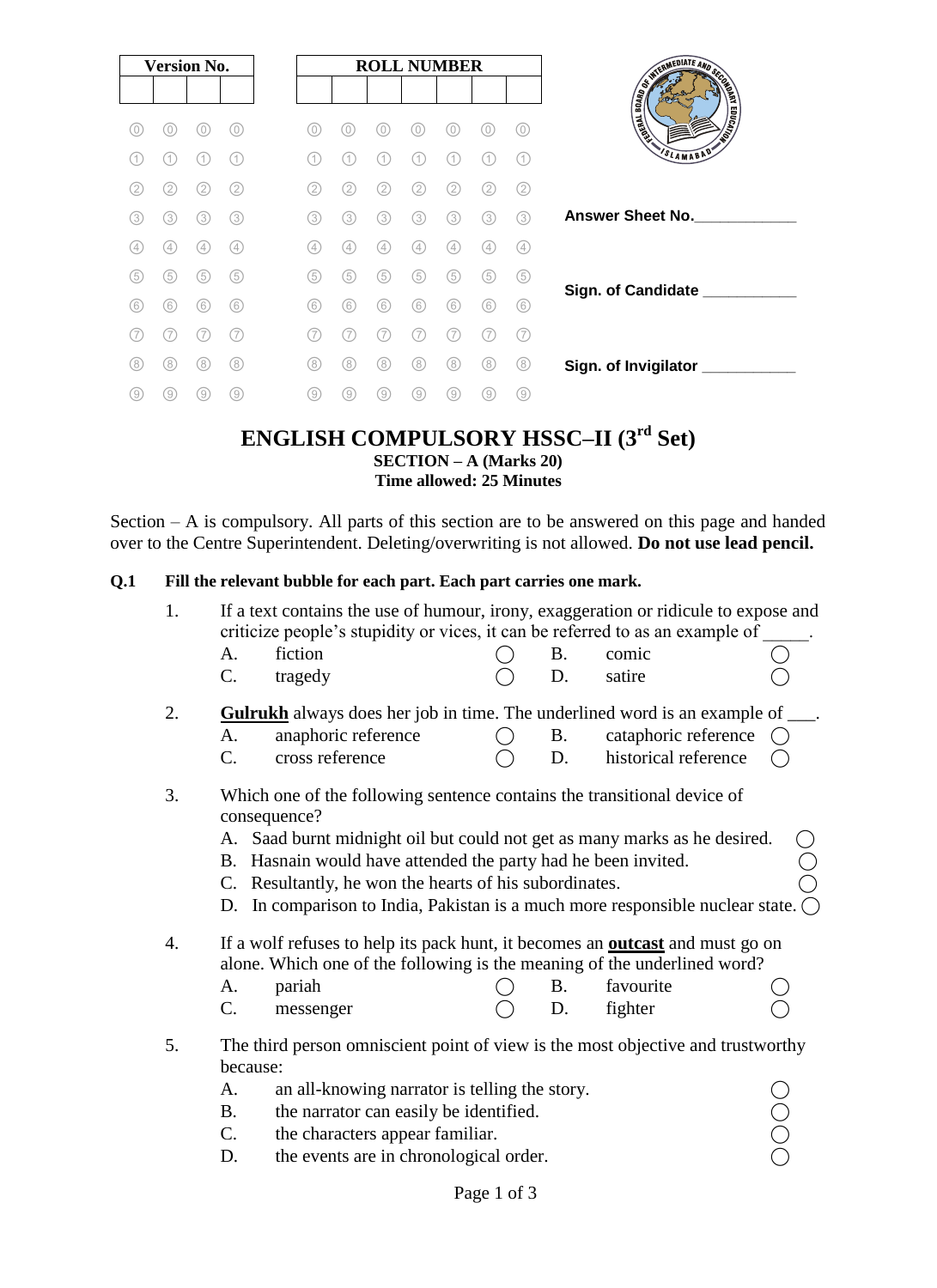6. "As the doctor examined the patient and his reports, signs of worry appeared on his face'. From this, we can infer that the patient, most probably, \_\_\_\_\_\_\_\_.

|     | A.<br><b>B.</b><br>C.<br>D.                                                                                        | going to die<br>has some serious problem<br>needs amputation<br>will take years to recover                                                                                                                                                                                                                                                                      |                                                                                                                                                    |           |                    |             |  |  |  |  |  |  |  |  |
|-----|--------------------------------------------------------------------------------------------------------------------|-----------------------------------------------------------------------------------------------------------------------------------------------------------------------------------------------------------------------------------------------------------------------------------------------------------------------------------------------------------------|----------------------------------------------------------------------------------------------------------------------------------------------------|-----------|--------------------|-------------|--|--|--|--|--|--|--|--|
| 7.  | The bridal carriage was decorated from stem to stern. The underlined idiomatic<br>expression means:                |                                                                                                                                                                                                                                                                                                                                                                 |                                                                                                                                                    |           |                    |             |  |  |  |  |  |  |  |  |
|     | A.                                                                                                                 | all the way from front to back                                                                                                                                                                                                                                                                                                                                  |                                                                                                                                                    |           |                    |             |  |  |  |  |  |  |  |  |
|     | B <sub>r</sub>                                                                                                     | from the front and from the back                                                                                                                                                                                                                                                                                                                                |                                                                                                                                                    |           |                    |             |  |  |  |  |  |  |  |  |
|     | $C_{\cdot}$<br>D.                                                                                                  | with sharp and shiny colours<br>in a very simple but impressive way                                                                                                                                                                                                                                                                                             |                                                                                                                                                    |           |                    | Ō<br>O<br>O |  |  |  |  |  |  |  |  |
| 8.  |                                                                                                                    | Which one of the following sentence exemplifies the use of <b>oxymoron</b> ?                                                                                                                                                                                                                                                                                    |                                                                                                                                                    |           |                    |             |  |  |  |  |  |  |  |  |
|     | A.                                                                                                                 | I have told you a million times not to touch my stuff.                                                                                                                                                                                                                                                                                                          |                                                                                                                                                    |           |                    |             |  |  |  |  |  |  |  |  |
|     | <b>B.</b><br>$C_{\cdot}$                                                                                           | Zain's faith is as strong as a rock.                                                                                                                                                                                                                                                                                                                            |                                                                                                                                                    |           |                    | OOO         |  |  |  |  |  |  |  |  |
|     | D.                                                                                                                 | The mountains sing together.<br>Good night! Parting is such a sweet sorrow.                                                                                                                                                                                                                                                                                     |                                                                                                                                                    |           |                    |             |  |  |  |  |  |  |  |  |
| 9.  | A.<br><b>B.</b><br>$C_{\cdot}$<br>D.                                                                               | 'If I were you, I would not disrespect my teacher just for asking me to<br>rewrite the assignment.' The implied meaning of the sentence is:<br>I am extraordinarily respectful to my teachers.<br>U<br>O<br>O<br>O<br>My teachers are more respectable than yours.<br>Teachers should demand respect.<br>I advise you not to be disrespectful to your teachers. |                                                                                                                                                    |           |                    |             |  |  |  |  |  |  |  |  |
| 10. | A.                                                                                                                 |                                                                                                                                                                                                                                                                                                                                                                 | Which one of the following sentence contains both a fact and an opinion?<br>Pakistan came into being in 1947 and the Quaid-e-Azam became the first |           |                    |             |  |  |  |  |  |  |  |  |
|     | <b>B.</b>                                                                                                          | governor general.<br>Mangoes are delicious, but apples are not.                                                                                                                                                                                                                                                                                                 |                                                                                                                                                    |           |                    |             |  |  |  |  |  |  |  |  |
|     | C.                                                                                                                 | The horse is an animal riding which is an exciting experience.                                                                                                                                                                                                                                                                                                  |                                                                                                                                                    |           |                    |             |  |  |  |  |  |  |  |  |
|     | D.                                                                                                                 | Islam is one of the Abrahamic religions and so is Christianity.                                                                                                                                                                                                                                                                                                 |                                                                                                                                                    |           |                    | Ŏ<br>O<br>O |  |  |  |  |  |  |  |  |
| 11. | Laws were quickly passed so that the child abuse could be checked. The<br>underlined part of the sentence is a/an: |                                                                                                                                                                                                                                                                                                                                                                 |                                                                                                                                                    |           |                    |             |  |  |  |  |  |  |  |  |
|     | A.                                                                                                                 | noun clause                                                                                                                                                                                                                                                                                                                                                     | $\left( \begin{array}{c} 1 \end{array} \right)$                                                                                                    | <b>B.</b> | adjectival clause  |             |  |  |  |  |  |  |  |  |
|     | $C_{\cdot}$                                                                                                        | adverbial clause                                                                                                                                                                                                                                                                                                                                                |                                                                                                                                                    | D.        | independent clause |             |  |  |  |  |  |  |  |  |
| 12. |                                                                                                                    | Jupiter is ________ the solar system. Which one of the following preposition will<br>correctly fill in the blank?                                                                                                                                                                                                                                               |                                                                                                                                                    |           |                    |             |  |  |  |  |  |  |  |  |
|     | А.                                                                                                                 | in                                                                                                                                                                                                                                                                                                                                                              |                                                                                                                                                    | Β.        | on                 |             |  |  |  |  |  |  |  |  |
|     | $C_{\cdot}$                                                                                                        | of                                                                                                                                                                                                                                                                                                                                                              |                                                                                                                                                    | D.        | into               |             |  |  |  |  |  |  |  |  |
| 13. | phrase.                                                                                                            | I have given up the habit of <b>reading aloud</b> . The underlined part is $a/an$ .                                                                                                                                                                                                                                                                             |                                                                                                                                                    |           |                    |             |  |  |  |  |  |  |  |  |
|     | А.                                                                                                                 | participle                                                                                                                                                                                                                                                                                                                                                      |                                                                                                                                                    | B.<br>D.  | preposition        |             |  |  |  |  |  |  |  |  |
|     | $C_{\cdot}$                                                                                                        | infinitive                                                                                                                                                                                                                                                                                                                                                      |                                                                                                                                                    |           | gerund             |             |  |  |  |  |  |  |  |  |
| 14. | part is a/an                                                                                                       | Kiran's belief that she would succeed one day cheered her up. The underlined                                                                                                                                                                                                                                                                                    |                                                                                                                                                    |           |                    |             |  |  |  |  |  |  |  |  |
|     | A.                                                                                                                 | noun phrase                                                                                                                                                                                                                                                                                                                                                     |                                                                                                                                                    | <b>B.</b> | noun clause        |             |  |  |  |  |  |  |  |  |
|     | C.                                                                                                                 | adjective phrase                                                                                                                                                                                                                                                                                                                                                |                                                                                                                                                    | D.        | adjective clause   |             |  |  |  |  |  |  |  |  |
|     |                                                                                                                    | Page 2 of 3                                                                                                                                                                                                                                                                                                                                                     |                                                                                                                                                    |           |                    |             |  |  |  |  |  |  |  |  |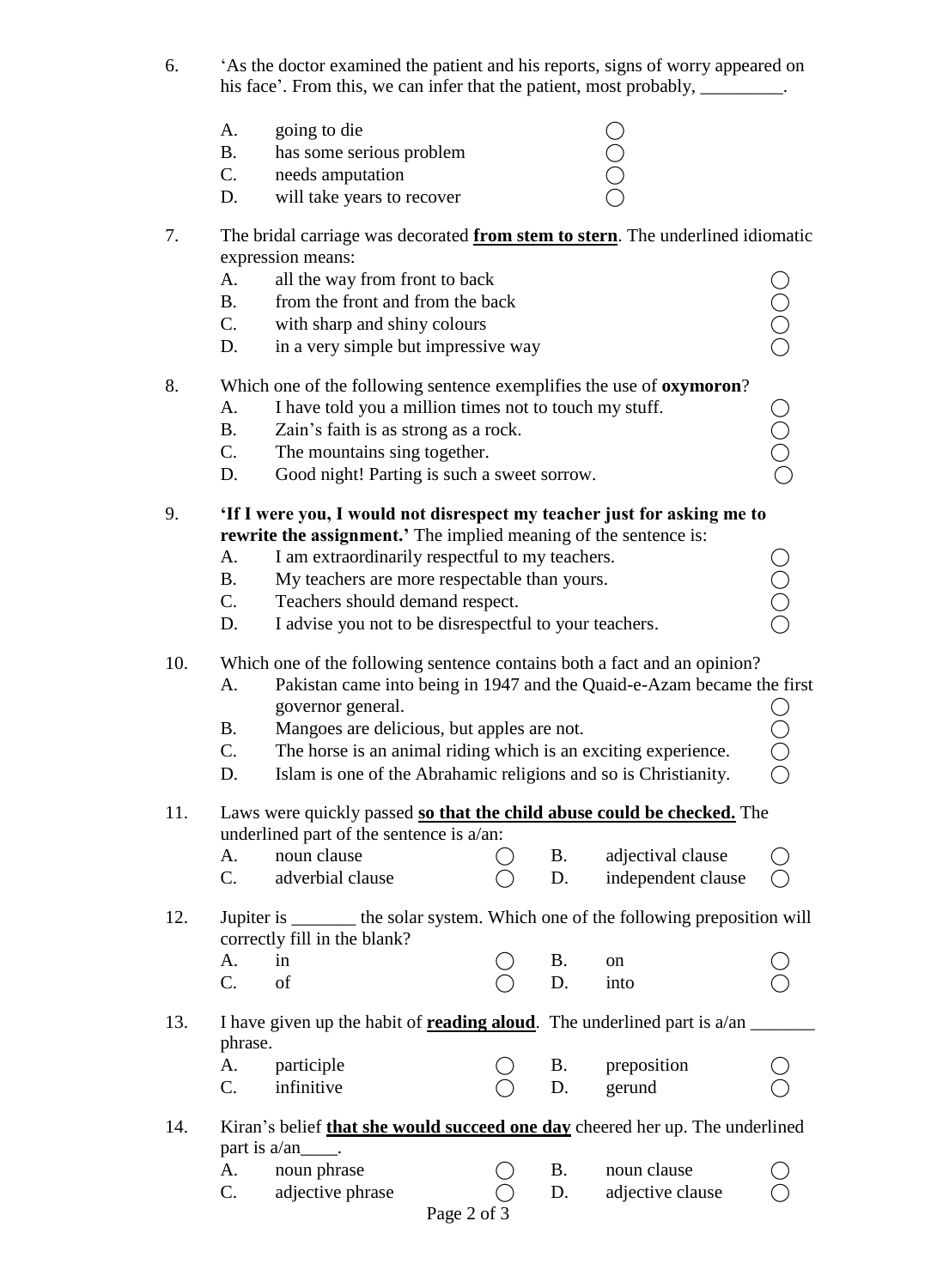| 15. | One often asks ________ what will come next. Which one of the following<br>pronouns will best fill in the blank? |                                                                                             |  |           |                                                                  |                       |  |  |  |  |  |  |
|-----|------------------------------------------------------------------------------------------------------------------|---------------------------------------------------------------------------------------------|--|-----------|------------------------------------------------------------------|-----------------------|--|--|--|--|--|--|
|     | A.                                                                                                               | oneself                                                                                     |  | <b>B.</b> | himself                                                          |                       |  |  |  |  |  |  |
|     | $C_{\cdot}$                                                                                                      | herself                                                                                     |  | D.        | themselves                                                       |                       |  |  |  |  |  |  |
| 16. |                                                                                                                  | 'They asked him how he got injured, but he refused to answer.' This is a/an<br>__ sentence. |  |           |                                                                  |                       |  |  |  |  |  |  |
|     | A.                                                                                                               | interrogative                                                                               |  | <b>B.</b> | simple                                                           |                       |  |  |  |  |  |  |
|     | $C_{\cdot}$                                                                                                      | complex                                                                                     |  | D.        | compound complex                                                 |                       |  |  |  |  |  |  |
| 17. |                                                                                                                  | Fatima wanted to overcome her fears. The underlined part of sentence is a/an<br>infinitive. |  |           |                                                                  |                       |  |  |  |  |  |  |
|     | A.                                                                                                               | simple                                                                                      |  | <b>B.</b> | gerundial                                                        |                       |  |  |  |  |  |  |
|     | C.                                                                                                               | bare                                                                                        |  | D.        | split                                                            |                       |  |  |  |  |  |  |
| 18. |                                                                                                                  |                                                                                             |  |           | money I have will suffice for my present needs. Which one of the |                       |  |  |  |  |  |  |
|     |                                                                                                                  | following will correctly fill in the blank?                                                 |  |           |                                                                  |                       |  |  |  |  |  |  |
|     | A <sub>1</sub>                                                                                                   | a little                                                                                    |  | <b>B.</b> | an little                                                        |                       |  |  |  |  |  |  |
|     | C.                                                                                                               | the little                                                                                  |  | D.        | little                                                           |                       |  |  |  |  |  |  |
| 19. |                                                                                                                  | Which one of the following conditional sentences is correctly structured?                   |  |           |                                                                  |                       |  |  |  |  |  |  |
|     | A.                                                                                                               | Had he been wise, he would not have done such foolish things.                               |  |           |                                                                  |                       |  |  |  |  |  |  |
|     | <b>B.</b>                                                                                                        | Had he been wise, he would not do such foolish things.                                      |  |           |                                                                  |                       |  |  |  |  |  |  |
|     | $C_{\cdot}$                                                                                                      | Were he wise, he would not have done such foolish things.                                   |  |           |                                                                  |                       |  |  |  |  |  |  |
|     | D.                                                                                                               | Was he wise, he would not have done such foolish things.                                    |  |           |                                                                  | 0<br>0<br>0<br>0<br>0 |  |  |  |  |  |  |
| 20. | I consider Muneeb my best friend. The verb used in the sentence is:                                              |                                                                                             |  |           |                                                                  |                       |  |  |  |  |  |  |
|     | A.                                                                                                               | mono-transitive                                                                             |  | B.        | di-transitive                                                    |                       |  |  |  |  |  |  |
|     | $\mathcal{C}$ .                                                                                                  | transitive                                                                                  |  | D.        | intransitive                                                     |                       |  |  |  |  |  |  |

\_\_\_\_\_\_\_\_\_\_\_\_\_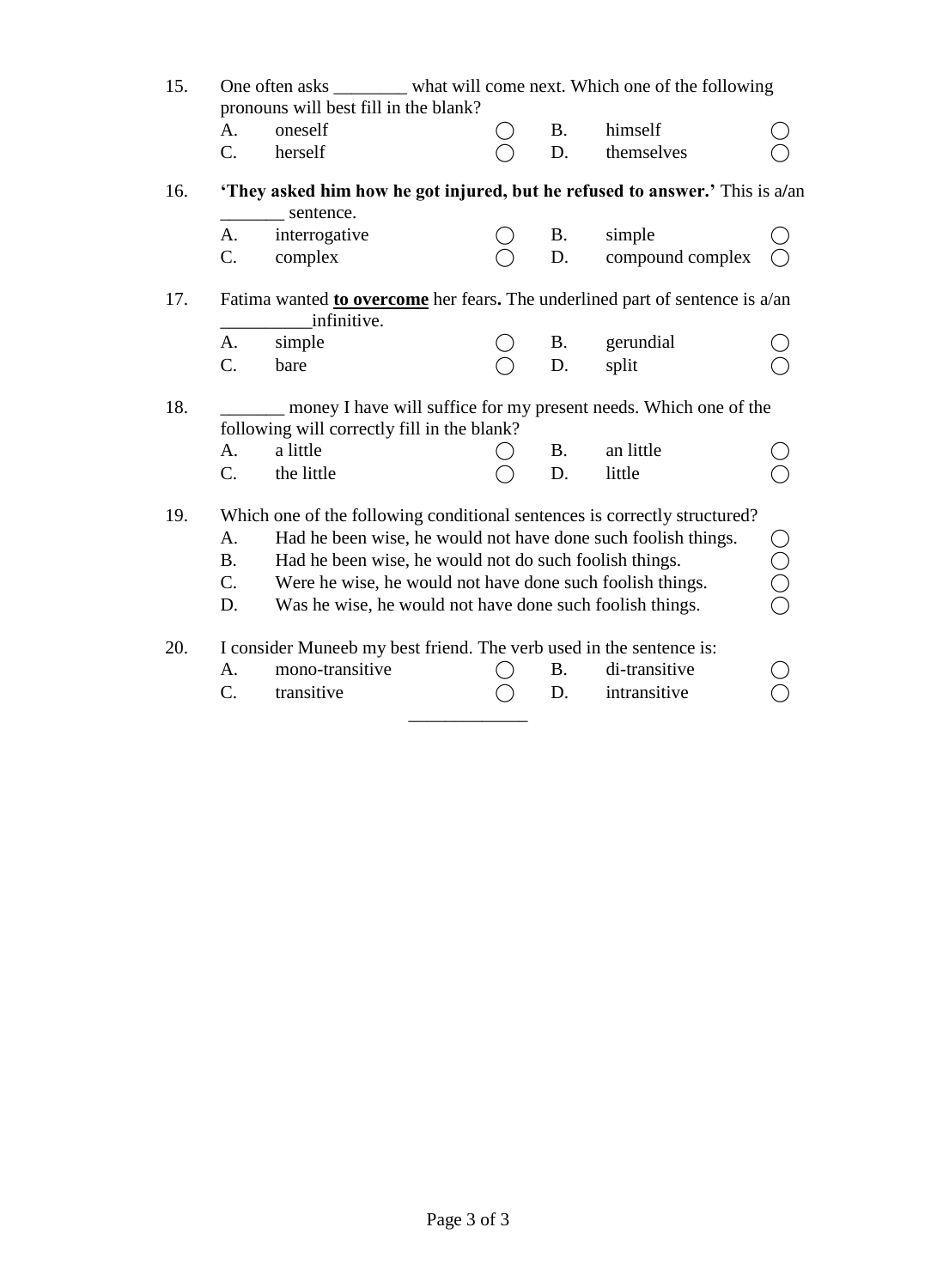

Time allowed: 2.35 hours Total Marks: 80 Note: Answer the questions in Sections "B" and "C" at the place specified for it therein on the

separately provided E-Sheet. No supplementary answer sheet will be provided. Write your answers neatly and legibly.

# **SECTION – B** (Marks 40)

- **Q.2** Read the given passages and answer any **SIX** questions including **Question No.(i)** appended to it.
- **Note:** Question No. (i) about summary writing is compulsory carrying 08 marks while the rest of the questions carry 04 marks each.  $(8 + 5 \times 4 = 28)$

Khalid Bin al-Waleed who had not yet converted to Islam noticed that the strategic pass to the left of the army of the Muslims was unguarded. He immediately seized the opportunity to attack, still at the pass, with his cavalry. The pickets fought bravely but all of them including Abdullah ibn Jubair were overpowered and martyred. Khalid ibn al-Waleed captured the pass and attacked the army of the Muslims from the rear.

The Muslim army was busy in gathering Mal-e-Ghanimat, utterly oblivious of everything else. Suddenly, they were startled by the charge of enemy's cavalry in its rear. Abu Sufyan also noticed the manoeuver of Khalid, and the bewilderment of the Muslims. He rallied his troops, returned to the scene of action and launched a frontal attack upon them. The Muslims found themselves caught in a pincer movement of the enemy, and they panicked. In a short time the tables were turned on them, and victory was wrenched out of their hands.

The Prophet (PBUH) had given the banner of Islam to Masaab ibn Umayer (R.A). He was martyred by the enemy and the banner of Islam fell on the ground. But Hazrat Ali (R.A) seized the sacred banner and bore it aloft amidst the storm of battle. As Masaab resembled the Prophet (PBUH) in person, a shout was put up by the enemy that Hazrat Muhammed (PBUH) God forbid, was martyred. The morale of the polytheists of Makkah was beefed up by this shout but demoralized Muslim army.

The beloved Rasool (PBUH) was fighting in the other part of the battlefield, had been wounded, and his head and holy face were bleeding. A few Muslims mainly the Ansar, were defending him. It was this little group and its battle cries that caught Ali's (R.A) attention. He tore his way through the enemy lines and came up to his comrades-in-arms. They stood surrounding the Rasool (PBUH), led by Abu Dujana (R.A). They were doing their best to shield him from the weapons of the enemy. He was thrilled to see his master alive.

# **QUESTIONS:**

- i. Write down summary of the passage and suggest a suitable title.  $(7+1=8)$
- ii. What was the manoeuver of Khalid ibn al-Waleed which startled the Muslims?
- iii. How did Abu Sufyan exploit the situation?
- iv. What was the incident which prompted the spread of the rumour of the Holy Prophet (PBUH) being martyred?
- v. "He tore his way through the enemy lines." What does it tells us about the bravery and the battle skills of Hazrat Ali (R.A)?
- vi. "The Ansar (R.A) protected the Holy Prophet (PBUH) from the enemy at the risk of their own lives." How is it a great lesson for us?
- vii. Why were the Muslims demoralized at the rumour of the Holy Prophet (PBUH) being martyred? What was the effect of this rumour on the fighting polytheists?
- viii. Hazrat Khalid ibn al-Waleed was a smart and skillful warrior even before embracing Islam. What light does the above cited incident throw on him as a military commander?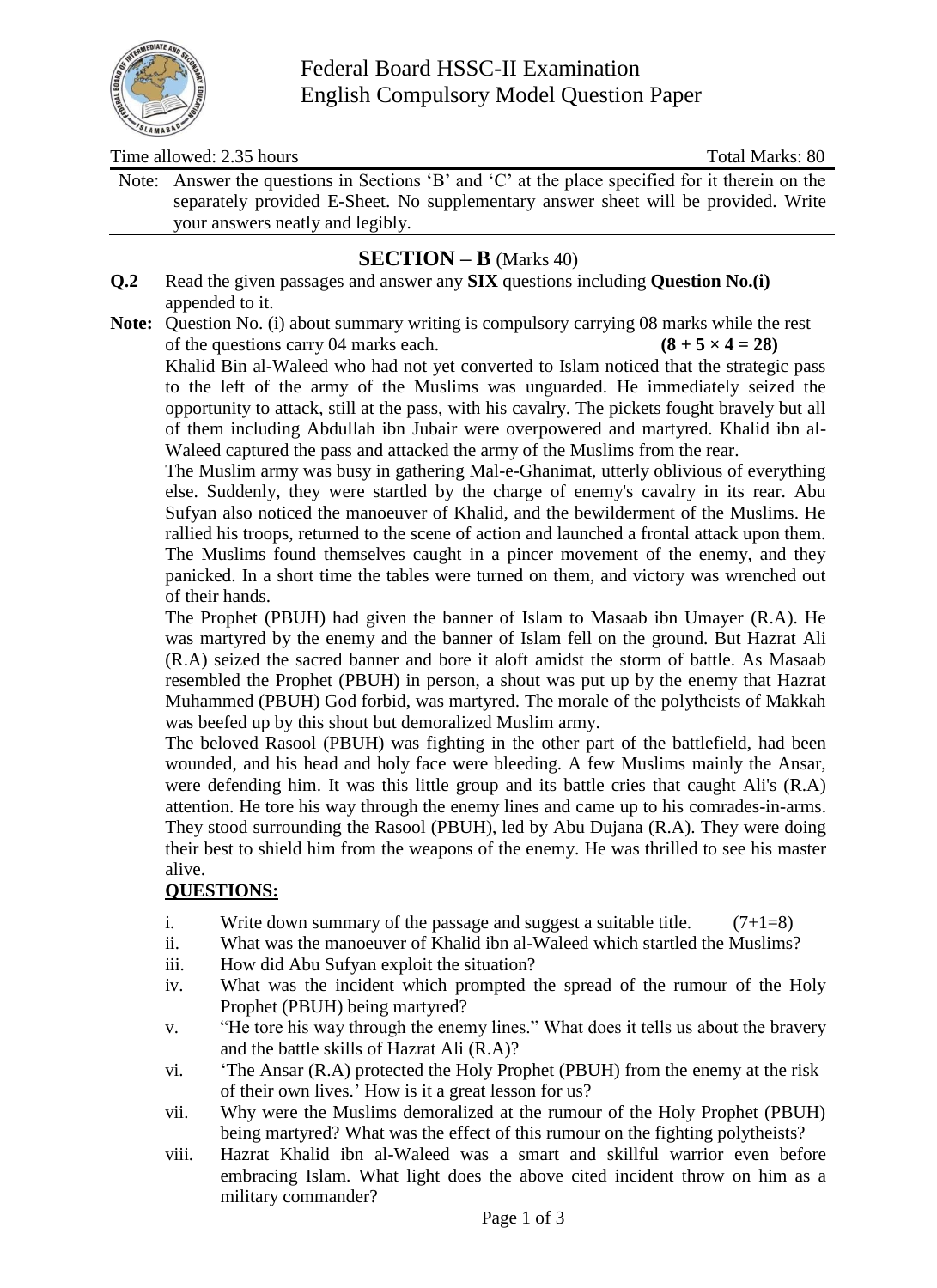- **Q.3** a. Read the following poetic extract carefully and answer the questions appended to it:  $(2+2+2=6)$ 
	-
	- I. And I have learned too

to laugh with only my teeth

and shake hands without my heart.

I have also learned to say,' Goodbye',

when I mean 'Good-riddance':

to say, 'Glad to meet you',

without being glad, and to say 'It's been

nice talking to you", after being bored.

#### **QUESTIONS:**

- i. What is the message conveyed through these lines?
- ii. Distinguish between what is clearly stated and what is implied in this extract?
- iii. Write down **TWO** words rhyming with the word 'shake'

#### **OR**

 II. Awake! for Morning in the Bowl of Night Has flung the Stone that puts the Stars to Flight: And Lo! the Hunter of the East has caught The Sultan's Turret in a Noose of Light.

#### **QUESTIONS:**

- i. Explain what important phenomenon of nature has been mentioned by the poet in the given lines?
- ii. What is the poet's purpose of using the term 'the Hunter of the East'?
- iii. Which poetic devices has the poet used in the given stanza?
- **b.** Answer any **ONE** of the following parts of the question: **(6)**

- i. How is conflict the most important element to make a work of fiction interesting for the reader?
- ii. How does the setting of a work of fiction provide the necessary background for the main action? Illustrate with the work of fiction you have read.

## **SECTION – C** (Marks 40)

#### **Note: Attempt all questions.**

**Q.4** Write an essay in about 250-300 words on any **ONE** of the following topics: **(12)**

#### **Unemployment**

**Outline:** Introduction . . . meaning, consequences-social, political, national..... Causes…wrong system of education, lack of industry, high birth rate, unequal distribution of wealth/resources… Remedies … farming, technical education, and better planning.

#### **OR**

#### **The Role of Education in National Progress**

**Outline:** Introduction... importance of education, teacher and civilization...Need of a Nation… moral, social and technical important activity . . . Impact of education on the fortune of nations... Conclusion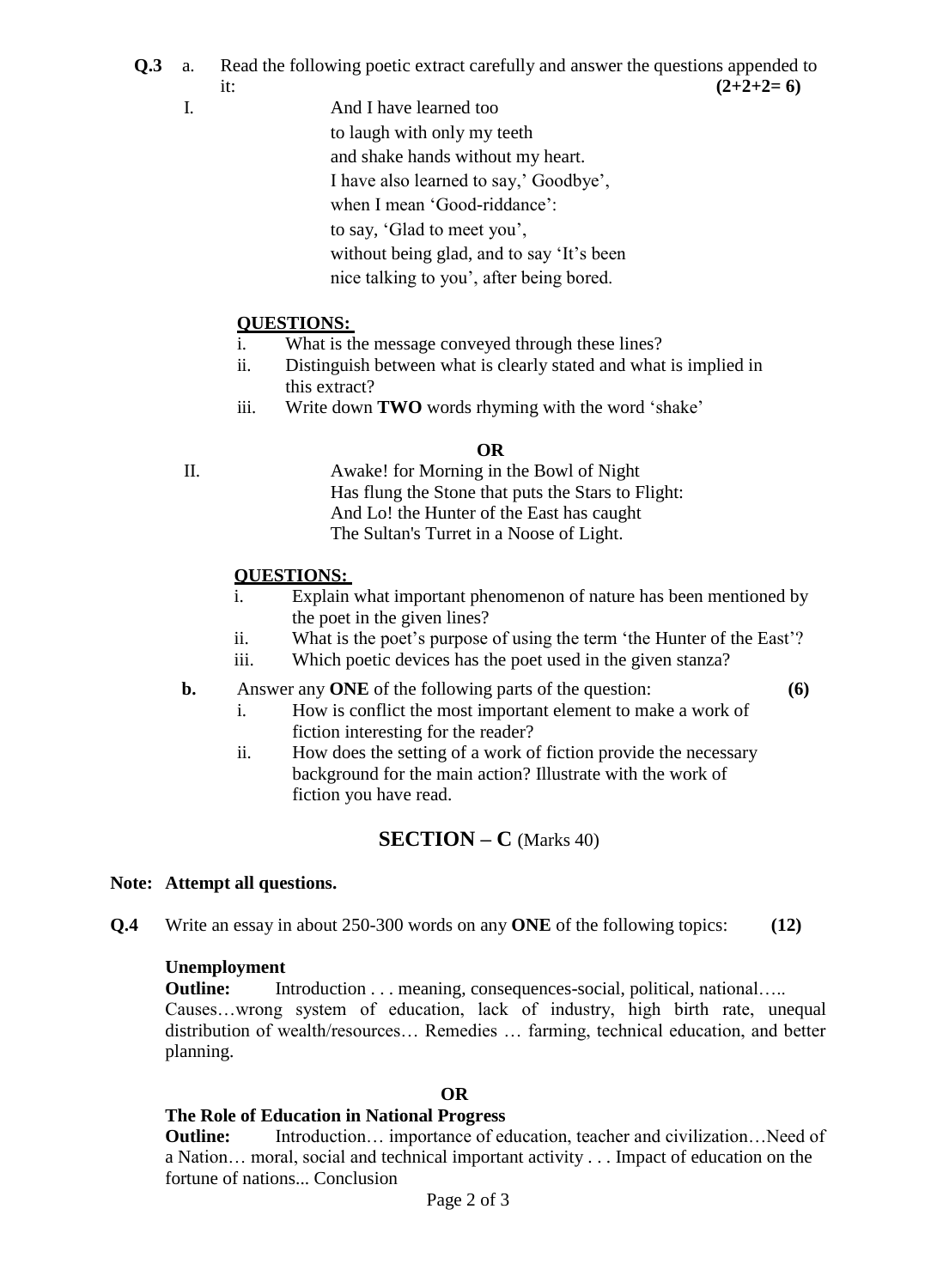**Q.5** a. There are **FIVE** errors of article, subject verb agreement, preposition, pronoun and adjective in the given paragraph. Rewrite the paragraph after correcting the errors. Underline the corrected words/parts.

**(5)**

Pakistan is the great country. It is located in a strategically important region. The neighbouring countries of Pakistan includes two veto-powers, namely, China and Russia. Pakistan is rich from natural resources. We have great mountain ranges, rivers and plains. Then we have nuclear capability who has served as great deterrence for us. If any of our coward enemies thinks of attacking us, our atom bomb will make her think again.

- b. Use any **FIVE** of the following idioms in sentences. **(5)**
	- i. Bad blood ii. By fits and starts
	-
	- iii. A house of cards iv. A hard pill to swallow
	- v. Kith and kin vi. Bring to light
	- vii. To show the white feather
- c. Change the following conversation into **indirect** form of narration: **(5)** I said to my friend, "Hamda, what are you doing after examinations?" "I haven"t decided anything yet," said she. I said, "Why don't you come with me to my village? I am sure, you will love it." "O really!" she smiled, "but, Maham, you know I have to discuss with my parents." "Of course, their consent is necessary. I will also talk to them for you." I agreed with her.
- **Q.6** Suppose you are an area reporter of a national daily. Write a report to The Editor on poor drainage system in your area and the resulting problems as faced by the people of the area. Your report should cover the following points: (8)
	- i. State of poor drainage system
	- iii. Problems resulting from this flaw
	- iv. Response of the concerned officials
	- v. Suggestions for improvement
- **Q.7** Use appropriate transitional devices from the given list in any **FIVE** of the blanks to make the passage cohesive. (5)

| although | As 11 | As a result   even | Moreover | Sometimes |
|----------|-------|--------------------|----------|-----------|

Ayesha and Ammara are twins who almost unidentifiably resemble each other. \_\_\_\_\_\_\_ they dress very much alike and \_\_\_\_\_\_ their talking and walking style is strikingly similar. **Example 1.** their close friends can easily tell one from the other, the less intimate cannot easily pass the test. \_\_\_\_\_\_, very amusing situations come up off and on. \_\_\_\_\_\_\_, even their teacher is deceived. \_\_\_\_\_\_\_ it were not enough fun, another pair of twins made entry into the same class to effect similar scenes.

**\* \* \* \* \***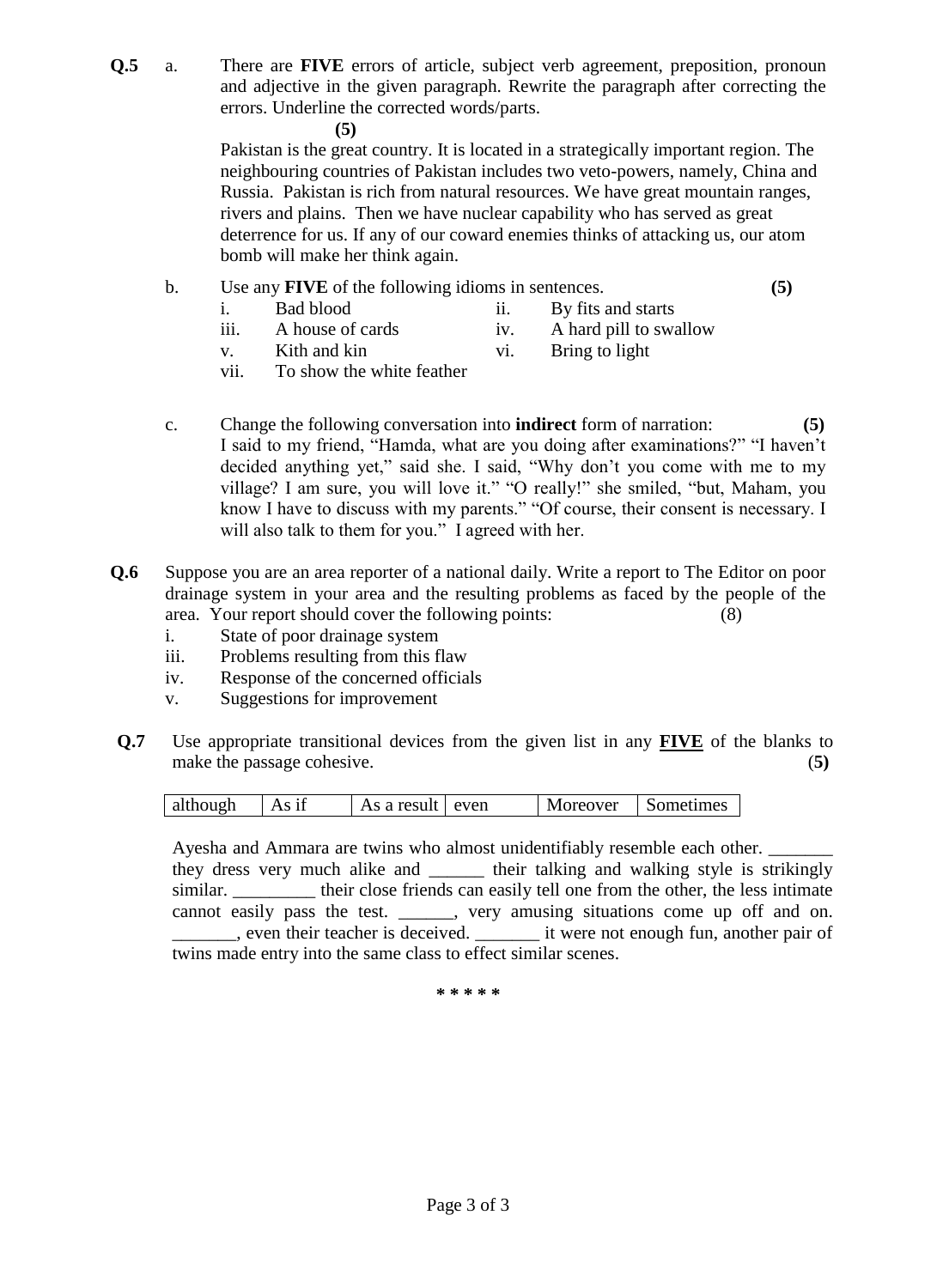# **ENGLISH (COMPULSORY) HSSC-II (3rd Set)**

# Student Learning Outcomes Alignment Chart

# Curriculum 2006

| ${\bf S}$ | Q No.         |                |                |                |                                                                            |
|-----------|---------------|----------------|----------------|----------------|----------------------------------------------------------------------------|
| #         |               |                |                |                |                                                                            |
|           |               | Competency No. |                | Bench Mark No. | <b>Student Learning</b>                                                    |
|           |               |                | <b>Do</b>      |                |                                                                            |
|           |               |                |                |                |                                                                            |
|           |               |                |                |                |                                                                            |
|           |               |                | Standard       |                | <b>Outcomes</b>                                                            |
|           |               |                |                |                |                                                                            |
| 1.        | $Q-1(1)$      | 1              | $\overline{2}$ |                | Analyze how a writer/ poet uses language to                                |
|           |               |                |                |                | · influence reader for various purposes e.g. propaganda, irony, parody and |
|           |               |                |                |                | satire.                                                                    |
| 2.        | $Q-1(2)$      | $\mathbf{1}$   | $\mathbf{1}$   | $\bf{I}$       | Identify and recognize the functions of                                    |
|           |               |                |                |                | anaphoric and cataphoric references.                                       |
| 3.        | $Q-1(3)$      | $\mathbf{1}$   | $\mathbf{1}$   | III            | Recognize and use appropriate transitional words within and beyond         |
|           |               |                |                |                | paragraphs for better coherence and cohesion.                              |
| 4.        | $Q-1(4)$      | $\mathbf{1}$   | $\mathbf{1}$   | $\mathbf{I}$   | Apply critical thinking to interact with text, use intensive reading       |
|           |               |                |                |                | strategies (while-reading) to                                              |
|           |               |                |                |                | deduce meaning of difficult words from context.                            |
| 5.        | $Q-1(5)$      | $\mathbf{1}$   | $\overline{2}$ | $\mathbf I$    | Analyze story elements: characters, events, setting, plot, theme,          |
|           |               |                |                |                | tone, point of view.                                                       |
| 6.        | $Q-1(6)$      | $\mathbf{1}$   | $\mathbf{1}$   | $\mathbf{I}$   | Apply critical thinking to interact with text, use intensive reading       |
|           |               |                |                |                | strategies (while-reading) to                                              |
|           |               |                |                |                | make simple inferences using context of the text and prior                 |
|           |               |                |                |                | knowledge.                                                                 |
| 7.        | $Q-1(7)$      | $\overline{4}$ | $\overline{2}$ | $\mathbf I$    | Use appropriate vocabulary and correct spelling in their own               |
|           |               |                |                |                | writing:                                                                   |
|           |               |                |                |                | • Understand and use colloquial and idiomatic expressions given            |
|           |               |                |                |                | in the text $\frac{1}{2}$ glossary.                                        |
| 8.        | $Q-1(8)$      | $\mathbf{1}$   | $\overline{2}$ | $\bf{I}$       | Read a given poem and give orally and in writing:                          |
|           |               |                |                |                | · Recognize literary techniques such as personification and alliteration.  |
| 9.        | $Q-1(9)$      | $\mathbf{1}$   | $\mathbf{1}$   | $\mathbf{I}$   | Apply critical thinking to interact with text, use intensive reading       |
|           |               |                |                |                | strategies (while-reading) to                                              |
|           |               |                |                |                | • distinguish between what is clearly stated and what is implied.          |
| 10.       | $Q-1(10)$     | $\mathbf{1}$   | $\mathbf{1}$   | $\mathbf{I}$   | Apply critical thinking to interact with text, use intensive reading       |
|           |               |                |                |                | strategies (while-reading) to                                              |
|           |               |                |                |                | · distinguish fact from opinion in news articles, editorials, articles     |
|           |               |                |                |                | supporting a position, etc.                                                |
| 11.       | $Q-1(11)$     | $\overline{4}$ | 3              | $\mathbf I$    | Identify and use adjective phrases and clauses                             |
| 12.       | $Q-1(12)$     | 4              | 3              | $\bf{I}$       | Illustrate use of prepositions of position, time and movement and          |
|           |               |                |                |                | direction                                                                  |
| 13.       | $Q-1(13)$     | $\overline{4}$ | 3              | $\mathbf I$    | Illustrate the use of gerunds and gerund phrases.                          |
| 14.       | $Q-1$<br>(14) | $\overline{4}$ | 3              | I              | Demonstrate use of nouns, noun phrases and clauses in apposition.          |
| 15.       | $Q-1(15)$     | $\overline{4}$ | 3              | $\mathbf I$    | Illustrate use of pronouns.                                                |
| 16.       | $Q-1(16)$     | $\overline{4}$ | 3              | Ш              | Analyze and construct simple, compound and complex sentences               |
| 17.       | $Q-1(17)$     | $\overline{4}$ | 3              | $\mathbf I$    | Illustrate the use of infinitives and infinitive phrases.                  |
| 18.       | $Q-1(18)$     | $\mathbf{1}$   | $\mathbf{1}$   | $\mathbf{I}$   | Apply critical thinking to interact with text, use intensive reading       |
|           |               |                |                |                | strategies (while-reading) to                                              |
|           |               |                |                |                | • use context to infer missing words.                                      |
| 19.       | $Q-1(19)$     | 4              | 3              | III            | Identify, analyze and construct conditional sentences.                     |
| 20.       | $Q-1(20)$     | $\overline{4}$ | 3              | $\bf{I}$       | Illustrate use of transitive and intransitive verbs                        |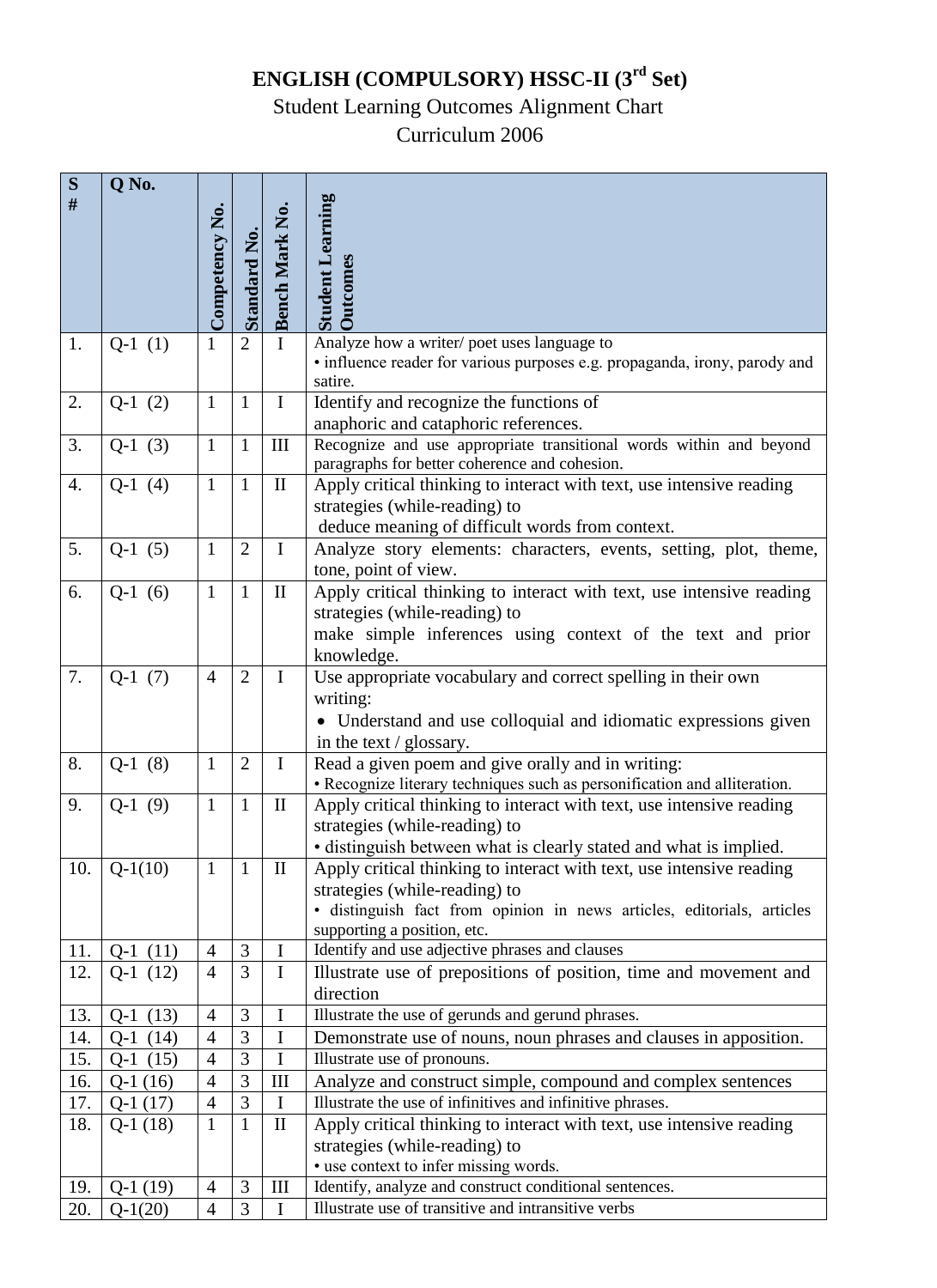| 21. | $Q-2$ (i)         | $\mathbf{1}$   | $\mathbf{1}$   | $\mathbf{I}$   | Use summary skills to extract salient points and develop a mind                                       |
|-----|-------------------|----------------|----------------|----------------|-------------------------------------------------------------------------------------------------------|
|     |                   |                |                |                | map to summarize a text.                                                                              |
| 22. | $Q-2$ (ii)        | $\mathbf{1}$   | $\mathbf{1}$   | $\mathbf{I}$   | Apply critical thinking to interact with text use intensive reading                                   |
|     |                   |                |                |                | strategies (while-reading) to                                                                         |
|     |                   |                |                |                | • scan to answer short questions.                                                                     |
|     |                   |                |                |                | · make simple inferences using context of the text and prior                                          |
|     |                   |                |                |                | knowledge.                                                                                            |
| 23. | $Q-2$ (iii)       | $\mathbf{1}$   | $\mathbf{1}$   | $\mathbf{I}$   | Apply critical thinking to interact with text use intensive reading                                   |
|     |                   |                |                |                | strategies (while-reading) to                                                                         |
|     |                   |                |                |                | • scan to answer short questions.                                                                     |
|     |                   |                |                |                | • make simple inferences using context of the text and prior                                          |
|     |                   |                |                |                | knowledge.                                                                                            |
| 24. | $Q-2$ (iv)        | $\mathbf{1}$   | $\mathbf{1}$   | $\mathbf{I}$   | Apply critical thinking to interact with text use intensive reading                                   |
|     |                   |                |                |                | strategies (while-reading) to                                                                         |
|     |                   |                |                |                | • scan to answer short questions.                                                                     |
|     |                   |                |                |                | • make simple inferences using context of the text and prior                                          |
|     |                   |                |                |                | knowledge.                                                                                            |
| 25. | $Q-2(v)$          | $\mathbf{1}$   | $\mathbf{1}$   | $\mathbf{I}$   | Apply critical thinking to interact with text, use intensive reading                                  |
|     |                   |                |                |                | strategies (while-reading) to                                                                         |
|     |                   |                |                |                | comprehend/interpret text by applying critical thinking.                                              |
| 26. | $Q-2$ (vi)        | $\mathbf{1}$   | $\mathbf{1}$   | $\mathbf{I}$   | Use critical thinking to respond orally and in writing to the text                                    |
|     |                   |                |                |                | (post-reading) to • give a personal opinion and justify stance related                                |
|     |                   |                |                |                | to viewpoints/ ideas and issues in the text read. • relate what is read                               |
|     |                   |                |                |                | to his or her own feelings and experiences.                                                           |
| 27. | $Q-2$ (vii)       | $\mathbf{1}$   | $\mathbf{1}$   | $\mathbf{I}$   | Use critical thinking to respond orally and in writing to the text (post-                             |
|     |                   |                |                |                | reading) to • give a personal opinion and justify stance related to                                   |
|     |                   |                |                |                | viewpoints/ ideas and issues in the text read. • relate what is read to his or                        |
|     |                   |                |                |                | her own feelings and experiences.                                                                     |
| 28. | $Q-2$ (viii)      | $\mathbf{1}$   | $\mathbf{1}$   | $\mathbf{I}$   | Apply critical thinking to interact with text, use intensive reading                                  |
|     |                   |                |                |                | strategies (while-reading) to                                                                         |
|     |                   |                |                |                | comprehend/interpret text by applying critical thinking.                                              |
| 29. | Q-3 a- $(I &$     | $\mathbf{1}$   | $\overline{2}$ | I              | Read a given poem and give orally and in writing:                                                     |
|     | $II)$ (i)         |                |                |                | • Theme and its development. • Personal response with justification. •                                |
|     |                   |                |                |                | Recognize literary techniques such as personification and alliteration.                               |
| 30. | Q-3 a- $(I \&$    | $\mathbf{1}$   | $\mathbf{1}$   | $\overline{2}$ | Apply critical thinking to interact with text, use intensive reading<br>strategies (while reading) to |
|     | $II)-(ii)$        |                |                |                | • distinguish between what is clearly stated and what is implied/Read a                               |
|     |                   |                |                |                | given poem and give orally and in writing:                                                            |
|     |                   |                |                |                | . • Personal response with justification.                                                             |
| 31. | $Q - 3 - a - (I)$ | $\mathbf{1}$   | $\overline{2}$ | $\mathbf{1}$   | Read a given poem and give orally and in writing:                                                     |
|     | $&$ II)- (iii)    |                |                |                | • Recognize literary techniques such as personification and                                           |
|     |                   |                |                |                | alliteration.                                                                                         |
| 32. | $Q-3 b(i)$        | $\mathbf{1}$   | $\overline{2}$ | $\mathbf{1}$   | Analyze story elements: characters, events, setting, plot, theme,                                     |
|     |                   |                |                |                | tone, point of view.                                                                                  |
| 33. | $Q-3 b(ii)$ .     | $\mathbf{1}$   | $\overline{2}$ | $\mathbf{1}$   | Analyze story elements: characters, events, setting, plot, theme,                                     |
|     |                   |                |                |                | tone, point of view.                                                                                  |
| 34. | $Q-4$             | $\overline{2}$ | $\mathbf{1}$   | $\mathbf I$    | $\triangleright$ Write an essay on a general subject:                                                 |
|     |                   |                |                |                | • Write an introductory paragraph with a clear central thought.                                       |
|     |                   |                |                |                | • Provide key ideas which prove, explain or support the central                                       |
|     |                   |                |                |                | thought.                                                                                              |
|     |                   |                |                |                | • Use a separate paragraph for each key idea.                                                         |
|     |                   |                |                |                | • Incorporate evidence (facts, quotations, etc) examples (analogies,                                  |
|     |                   |                |                |                | anecdotes, etc.), or different points of view (elaborating an                                         |
|     |                   |                |                |                | idea/opinion) to support each key idea.                                                               |
|     |                   |                |                |                | • Use appropriate transitional devices to connect ideas within and                                    |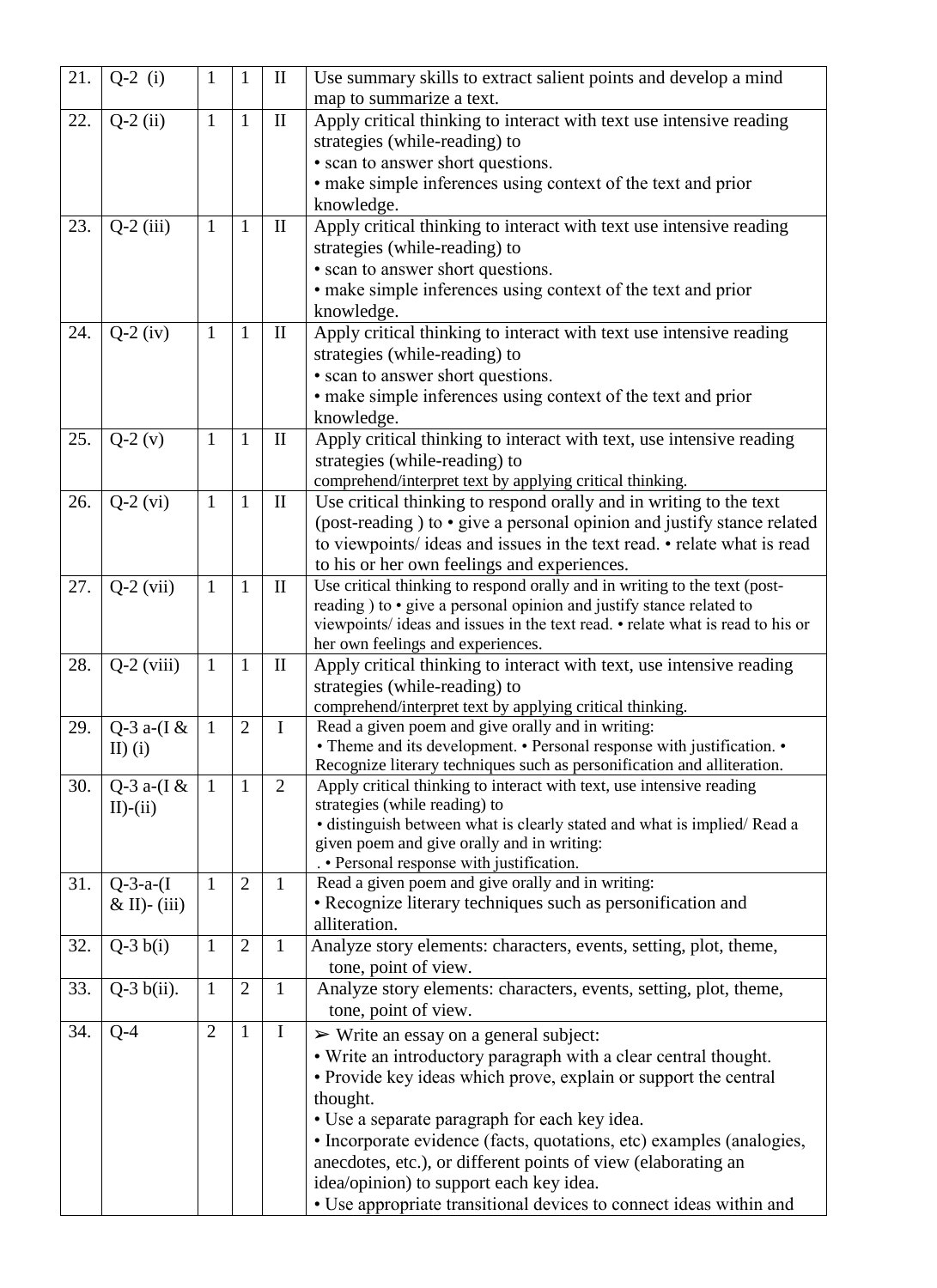|     |          |                |                |              | between paragraphs.<br>• Add a closing or summary paragraph with a synthesis of central<br>idea, synthesis of each supporting idea, a general concluding<br>statement.<br>• Use correct conventions of grammar and punctuation.<br>• Use appropriate vocabulary.                                                                                           |
|-----|----------|----------------|----------------|--------------|------------------------------------------------------------------------------------------------------------------------------------------------------------------------------------------------------------------------------------------------------------------------------------------------------------------------------------------------------------|
| 35. | O-5 a.   | $\overline{2}$ | $\mathbf{1}$   | IV           | · Proofread and edit their own, peers', and given texts for errors of<br>usage and style.<br>Faulty sentence structure.<br>Confusion of adjectives and adverbs.<br>Redundancy.<br>Errors of punctuation and spelling.<br>Unclear pronoun reference.<br>Incomplete comparison.<br>Dangling modifiers.                                                       |
| 36. | $Q-5 b.$ | $\overline{4}$ | $\overline{2}$ | I            | Use appropriate vocabulary and correct spelling in their own<br>writing:<br>Understand and use colloquial and idiomatic expressions<br>given in the text / glossary.                                                                                                                                                                                       |
| 37. | Q-5 c.   | $\overline{4}$ | $\overline{3}$ | $\rm III$    | Use direct and indirect speech appropriately in speech and writing<br>according to the required communicative function.                                                                                                                                                                                                                                    |
| 38. | $Q-6$    | $\overline{2}$ | $\mathbf{1}$   | $\mathbf{I}$ | Write a research report:<br>• List thoughts on the topic.<br>· List gathered information.<br>• Select the information to be used.<br>• Organize facts into an outline.<br>• Write an effective introduction and conclusion.<br>· Revise for clarity, organization, and appropriate vocabulary,<br>conventions of research report, punctuation and grammar. |
| 39. | $Q-7$    | $\overline{4}$ | 3              | I            | Use in speech and writing, all the appropriate transitional devices.                                                                                                                                                                                                                                                                                       |